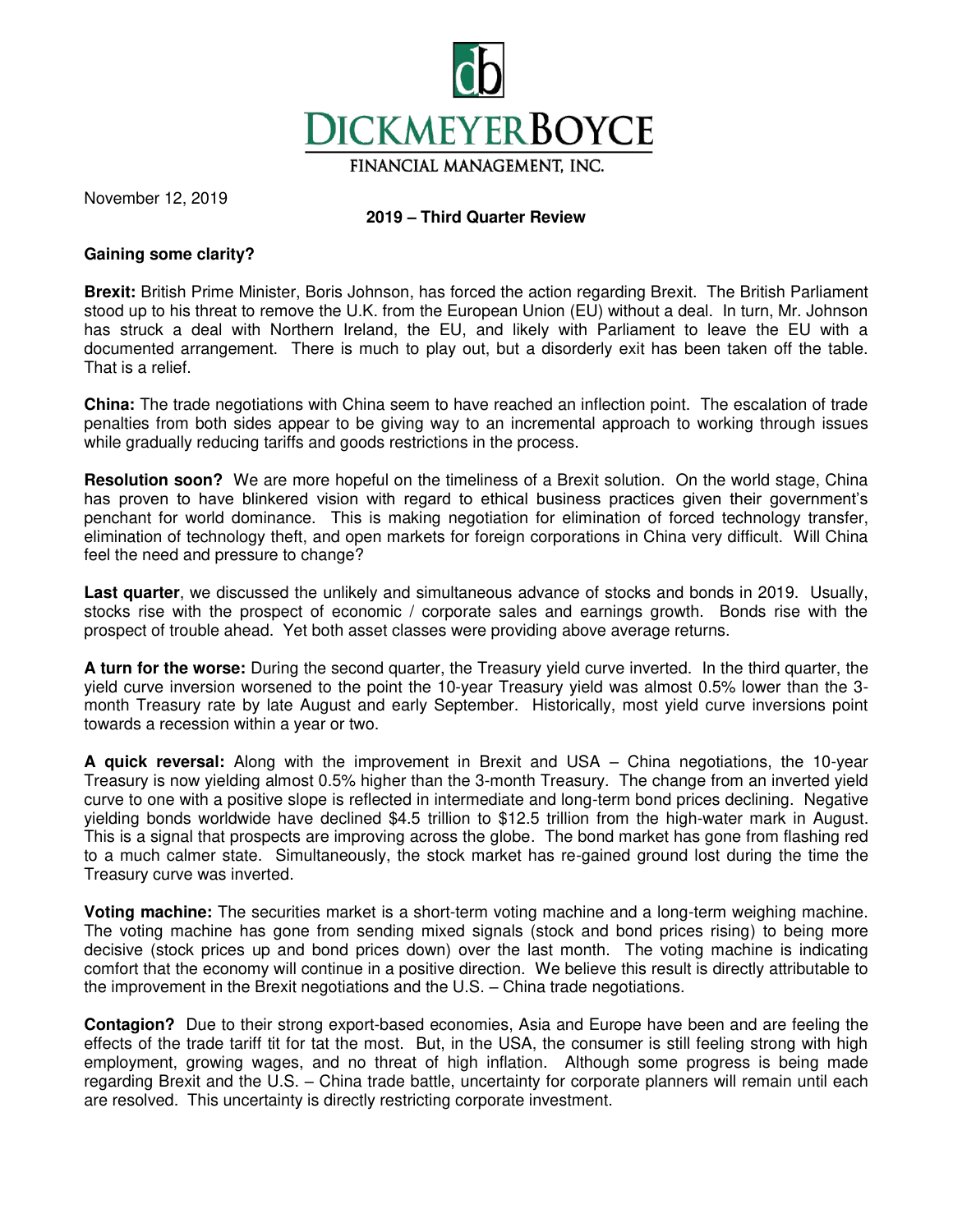

## **Market Data**

Through the third quarter, a 100% stock portfolio with 20% invested in international returned 21.63% with dividends reinvested. Intermediate term bonds were up 8.72% (Barclay's Aggregate Bond Index) and short-term bonds were up 3.32% (S&P Short Term Bond – Gov't/Corporate Index).

Growth stocks outgained value stocks in the first three quarters of the year by 5.32%. Therefore, value stocks trailed all stocks by 2.66%. This is an improvement of 0.64% from the  $2^{nd}$  quarter end.

At the third quarter end, price to book value of growth stocks was 8.14. This is 68.5% above the long-term average of 4.83. Price to book value of value stocks was 2.09. This is 3% above the long-term average of 2.03. Valuations for growth stocks and value stocks remain in stark contrast. In the month of September, value stocks outgained growth stocks by 3.74%. Is this the turning point for value investing? Let's hope so.

Evidence of tenuousness remains in this ten plus year bull market. In 2019, \$500 billion has been added to cash accounts, \$275 billion has been added to bonds, and the pool of equity investments has declined by \$190 billion.

### **Macroeconomics / U.S. and World Economy**

**USA:** First quarter, second quarter, and third quarter real GDP growth rates, 3.1%. 2.0%, and 1.9%, beat expectations. The slowdown from 2018 and first quarter real GDP growth rate of 3% down to about 2% in Q2 and Q3 this year is attributable to the reduction in corporate investment as a result of the U.S. – China trade dispute. Estimates by business groups, the Federal Reserve and the International Money Fund (IMF) for U.S. GDP growth for 2019 range between 2.4% and 2.1%, while estimates of economic growth for 2020 center around 2%. This year, corporate earnings comparisons are more difficult given the boost provided by tax reform in 2017 and 2018. That said, 75% of companies in the S&P 500 beat consensus earnings estimates in the 3rd quarter. This is an above average result. Sales were up 3% in Q3.

**Euro area** GDP slowed to 1.1% in the third quarter from 1.2% in the second quarter. This was the weakest growth since 2013. Euro area GDP growth forecast for 2020 is 1.1%.

**Japan** also slowed to 1.3% GDP growth in the 2<sup>nd</sup> quarter from 2.2% in the first quarter. Japan hasn't reported third quarter growth yet. The forecast for 2020 is 1%.

**China's** GDP growth rate continues to slow. Q1 was 6.4%, Q2 was 6.2%, and Q3 was 6.0%. 5.8% is projected for 2020. Will their growth rate trend be incentive to negotiate with the U.S. in earnest?

**World:** The IMF recently lowered their forecast for worldwide GDP growth from 3.3% to 3.0% this year. Although, they are projecting 3.4% worldwide GDP growth in 2020.

The impact of the U.S. – China trade negotiations is being felt in business investment numbers as well as Institute of Supply Management readings for manufacturing and to a lesser extent, the services industry. Numbers above 50 mean growth. Service numbers have gone from the upper 50's late last year to a threeyear low in August of 52.6. The service number rose back up to 54.7 in September. The manufacturing sector had its first reading below 50 in August after averaging 56.5 over the previous 35 months. September and October readings were 47.8 and 48.3, respectively.

U.S. retail sales are up 5.1% through September, including a 0.3% decline that month. U.S. personal consumption for goods and services, which account for 67% of the U.S. economy, is up 2.46% from one year ago (3rd quarter end to 3rd quarter end). This is a slow-down from the 2<sup>nd</sup> quarter reading of 4.37%.